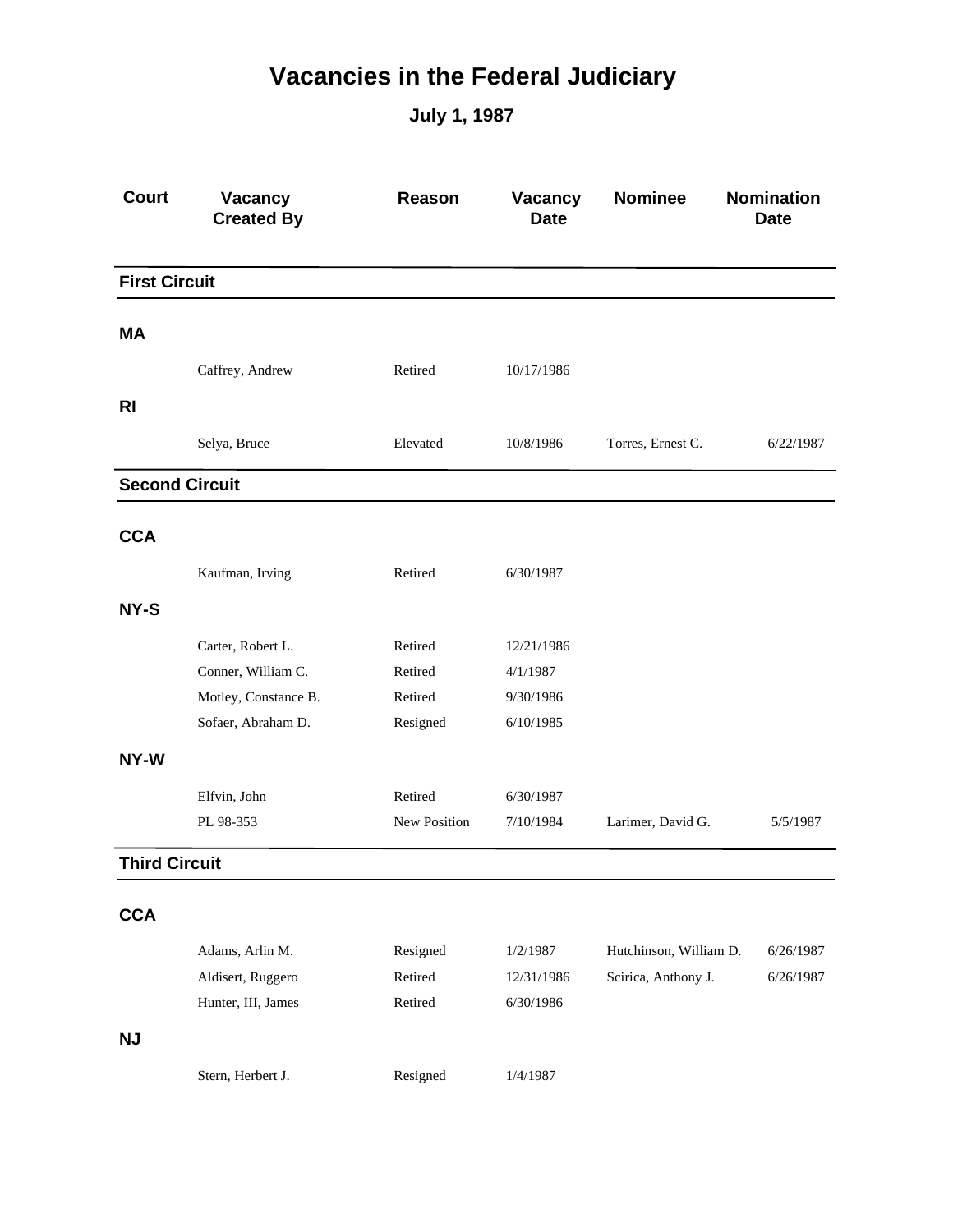| <b>Court</b>          | <b>Vacancy</b><br><b>Created By</b> | <b>Reason</b> | <b>Vacancy</b><br><b>Date</b> | <b>Nominee</b>       | <b>Nomination</b><br><b>Date</b> |
|-----------------------|-------------------------------------|---------------|-------------------------------|----------------------|----------------------------------|
| PA-E                  |                                     |               |                               |                      |                                  |
|                       | Ditter, J. William                  | Retired       | 10/19/1986                    |                      |                                  |
|                       | Luongo, Alfred L.                   | Deceased      | 7/19/1986                     |                      |                                  |
| PA-W                  |                                     |               |                               |                      |                                  |
|                       | Mansmann, Carol                     | Elevated      | 4/4/1985                      |                      |                                  |
|                       | McCune, Barron P.                   | Retired       | 4/1/1985                      | Standish, William L. | 7/1/1987                         |
|                       | Teitelbaum, Hubert I.               | Retired       | 7/2/1985                      |                      |                                  |
| VI                    |                                     |               |                               |                      |                                  |
|                       | Christian, Almeric                  | Senior        | 12/1/1986                     |                      |                                  |
| <b>Fourth Circuit</b> |                                     |               |                               |                      |                                  |
| <b>MD</b>             |                                     |               |                               |                      |                                  |
|                       | Kaufman, Frank A.                   | Retired       | 6/16/1986                     |                      |                                  |
| NC-E                  |                                     |               |                               |                      |                                  |
|                       | PL 98-353                           | New Position  | 7/10/1984                     |                      |                                  |
| VA-E                  |                                     |               |                               |                      |                                  |
|                       | Merhige, Jr., Robert R.             | Retired       | 11/30/1986                    | Ellis, III, T.S.     | 7/1/1987                         |
|                       | Warriner, D. Dutch                  | Deceased      | 3/17/1986                     |                      |                                  |
| <b>Fifth Circuit</b>  |                                     |               |                               |                      |                                  |
| <b>CCA</b>            |                                     |               |                               |                      |                                  |
|                       | PL 98-353                           | New Position  | 7/10/1984                     | Smith, Jerry         | 6/2/1987                         |
|                       | Tate, Jr., Albert                   | Deceased      | 3/27/1986                     |                      |                                  |
| <b>TX-N</b>           |                                     |               |                               |                      |                                  |
|                       | Woodward, Halbert O.                | Retired       | 12/31/1986                    |                      |                                  |
|                       |                                     |               |                               |                      |                                  |
| <b>Sixth Circuit</b>  |                                     |               |                               |                      |                                  |
| MI-E                  |                                     |               |                               |                      |                                  |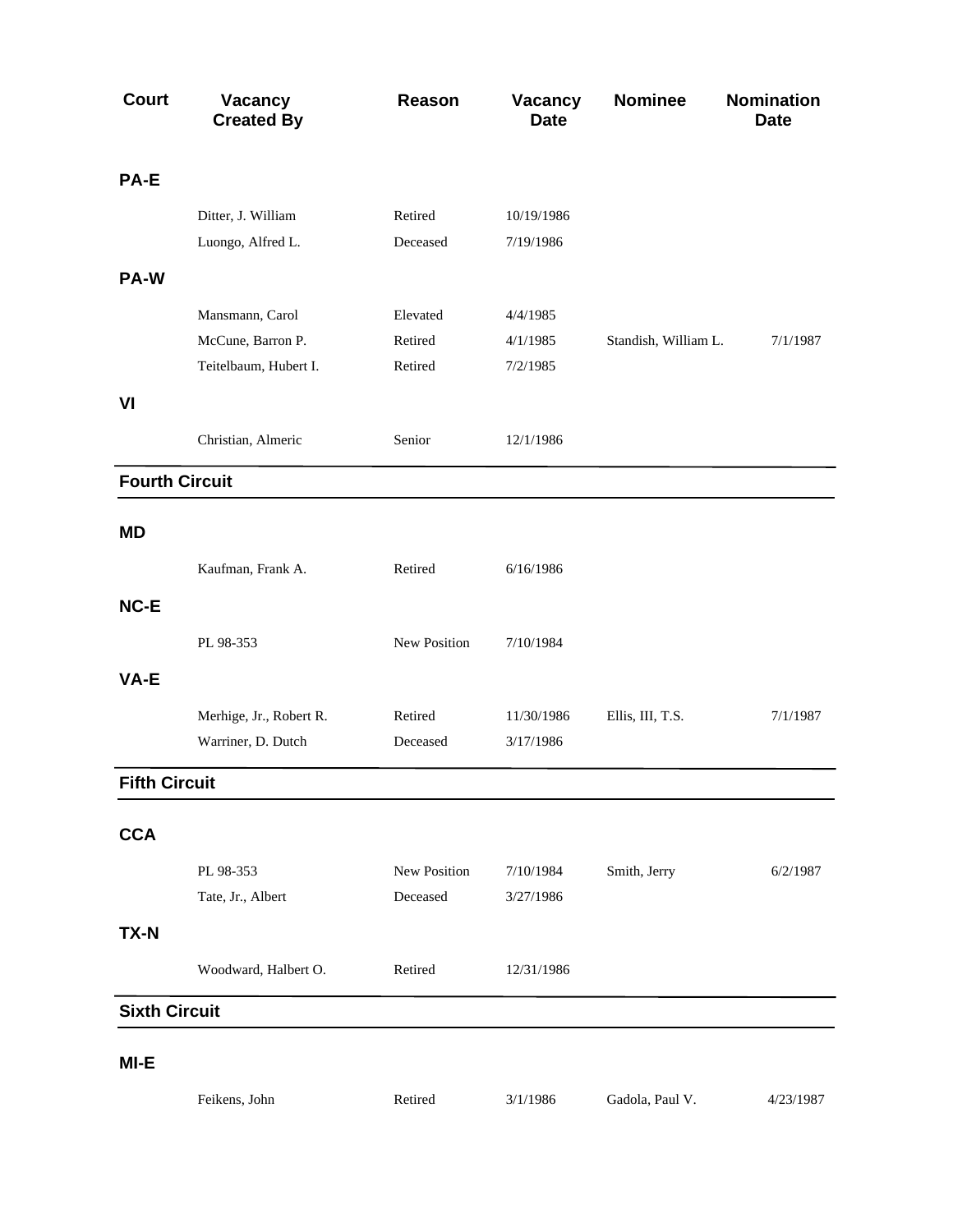| <b>Court</b>          | Vacancy<br><b>Created By</b> | Reason   | Vacancy<br><b>Date</b> | <b>Nominee</b>      | Nomination<br><b>Date</b> |
|-----------------------|------------------------------|----------|------------------------|---------------------|---------------------------|
| MI-W                  |                              |          |                        |                     |                           |
|                       | Miles, Wendell A.            | Retired  | 5/9/1986               | Bell, Robert Holmes | 3/11/1987                 |
| OH-S                  |                              |          |                        |                     |                           |
|                       | Kinneary, Joseph P.          | Retired  | 1/1/1987               | Smith, George C.    | 7/1/1987                  |
| TN-E                  |                              |          |                        |                     |                           |
|                       | Taylor, Robert L.            | Retired  | 1/15/1985              |                     |                           |
| TN-W                  |                              |          |                        |                     |                           |
|                       | McRae, Robert M.             | Retired  | 1/1/1987               | Turner, Jerome      | 7/1/1987                  |
|                       | <b>Seventh Circuit</b>       |          |                        |                     |                           |
| $IL-N$                |                              |          |                        |                     |                           |
|                       | McMillen, Thomas R.          | Retired  | 12/31/1984             | Conlon, Suzanne B.  | 4/2/1987                  |
| IN-N                  |                              |          |                        |                     |                           |
|                       | Kanne, Michael S.            | Elevated | 5/19/1987              |                     |                           |
| IN-S                  |                              |          |                        |                     |                           |
|                       | Noland, James E.             | Retired  | 1/1/1987               | Tinder, John D.     | 6/2/1987                  |
| <b>Eighth Circuit</b> |                              |          |                        |                     |                           |
| <b>CCA</b>            |                              |          |                        |                     |                           |
|                       | Ross, Donald                 | Retired  | 6/13/1987              | Beam, Clarence A.   | 7/1/1987                  |
| IA-S                  |                              |          |                        |                     |                           |
|                       | Stuart, William C.           | Retired  | 4/30/1986              | Wolle, Charles R.   | 7/1/1987                  |
| <b>MO-W</b>           |                              |          |                        |                     |                           |
|                       | Roberts, Ross T.             | Deceased | 4/16/1987              |                     |                           |
| <b>ND</b>             |                              |          |                        |                     |                           |
|                       | Benson, Paul                 | Retired  | 12/31/1985             | Webb, Rodney S.     | 5/5/1987                  |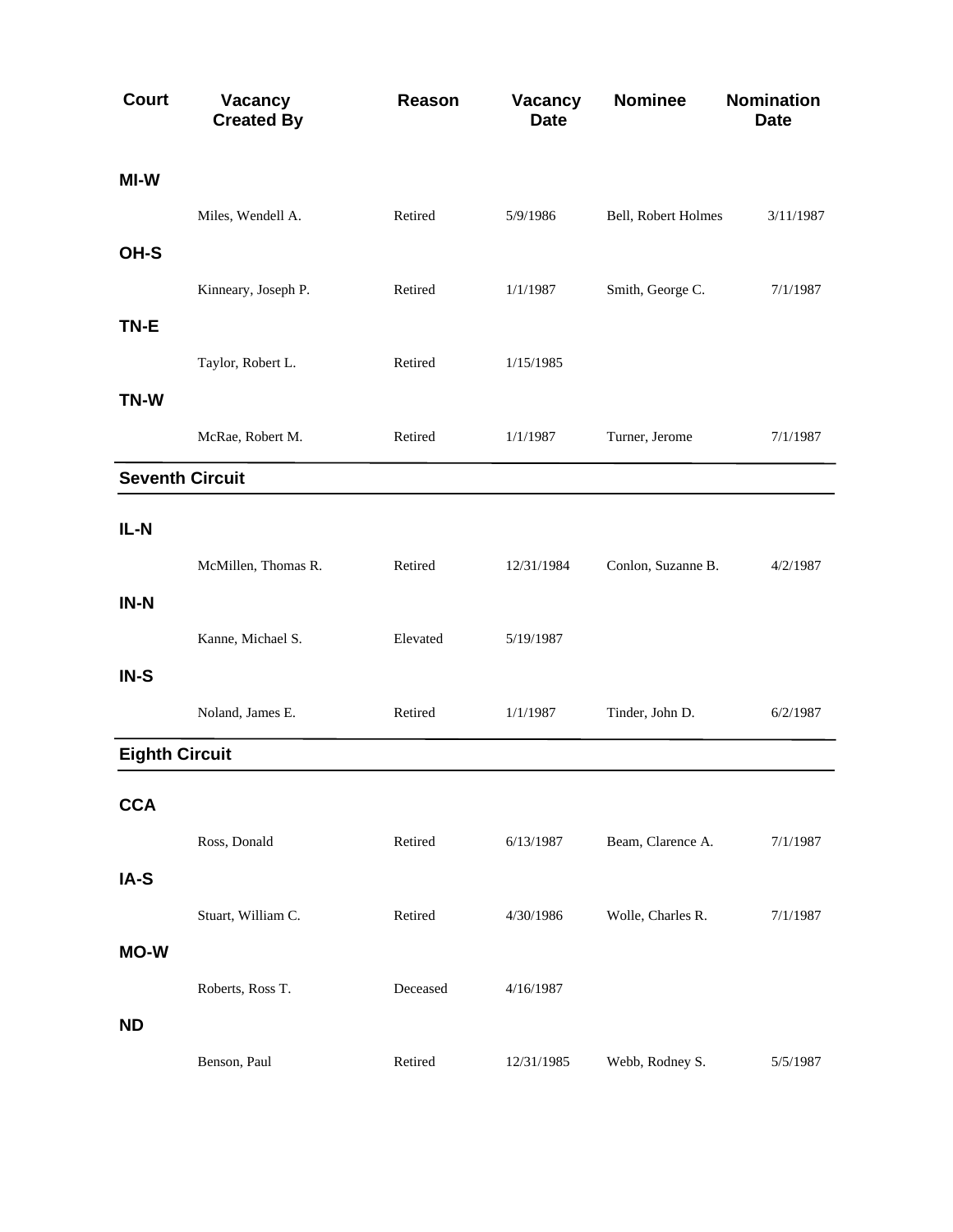| <b>Court</b>         | Vacancy<br><b>Created By</b>        | Reason       | Vacancy<br><b>Date</b> | <b>Nominee</b>        | <b>Nomination</b><br><b>Date</b> |
|----------------------|-------------------------------------|--------------|------------------------|-----------------------|----------------------------------|
| <b>Ninth Circuit</b> |                                     |              |                        |                       |                                  |
| <b>CCA</b>           |                                     |              |                        |                       |                                  |
|                      | Ferguson, Warren J.                 | Retired      | 8/1/1986               |                       |                                  |
| <b>CA-N</b>          |                                     |              |                        |                       |                                  |
|                      | Williams, Spencer                   | Retired      | 2/24/1987              |                       |                                  |
| H <sub>II</sub>      |                                     |              |                        |                       |                                  |
|                      | King, Samuel P.                     | Retired      | 11/30/1984             |                       |                                  |
| <b>NV</b>            |                                     |              |                        |                       |                                  |
|                      | Claiborne, Harry                    | Impeached    | 10/9/1986              | Pro, Phillip M.       | 5/5/1987                         |
| WA-W                 |                                     |              |                        |                       |                                  |
|                      | Voorhees, Donald                    | Retired      | 12/1/1986              |                       |                                  |
| <b>Tenth Circuit</b> |                                     |              |                        |                       |                                  |
|                      |                                     |              |                        |                       |                                  |
| <b>CCA</b>           |                                     |              |                        |                       |                                  |
|                      | Barrett, James E.                   | Retired      | 4/8/1987               |                       |                                  |
|                      | Doyle, William E.                   | Retired      | 12/28/1984             |                       |                                  |
| CO                   |                                     |              |                        |                       |                                  |
|                      | Moore, John P.                      | Elevated     | 5/14/1985              |                       |                                  |
|                      | PL 98-353                           | New Position | 7/10/1984              |                       |                                  |
| <b>NM</b>            |                                     |              |                        |                       |                                  |
|                      | Bratton, Howard                     | Retired      | 2/5/1987               |                       |                                  |
|                      | <b>District of Columbia Circuit</b> |              |                        |                       |                                  |
|                      |                                     |              |                        |                       |                                  |
| <b>CCA</b>           |                                     |              |                        |                       |                                  |
|                      | Scalia, Antonin                     | Elevated     | 9/26/1986              | Sentelle, David Bryan | 2/2/1987                         |
| <b>DC</b>            |                                     |              |                        |                       |                                  |
|                      | Parker, Barrington                  | Retired      | 12/19/1985             | Lamberth, Royce C.    | 3/19/1987                        |